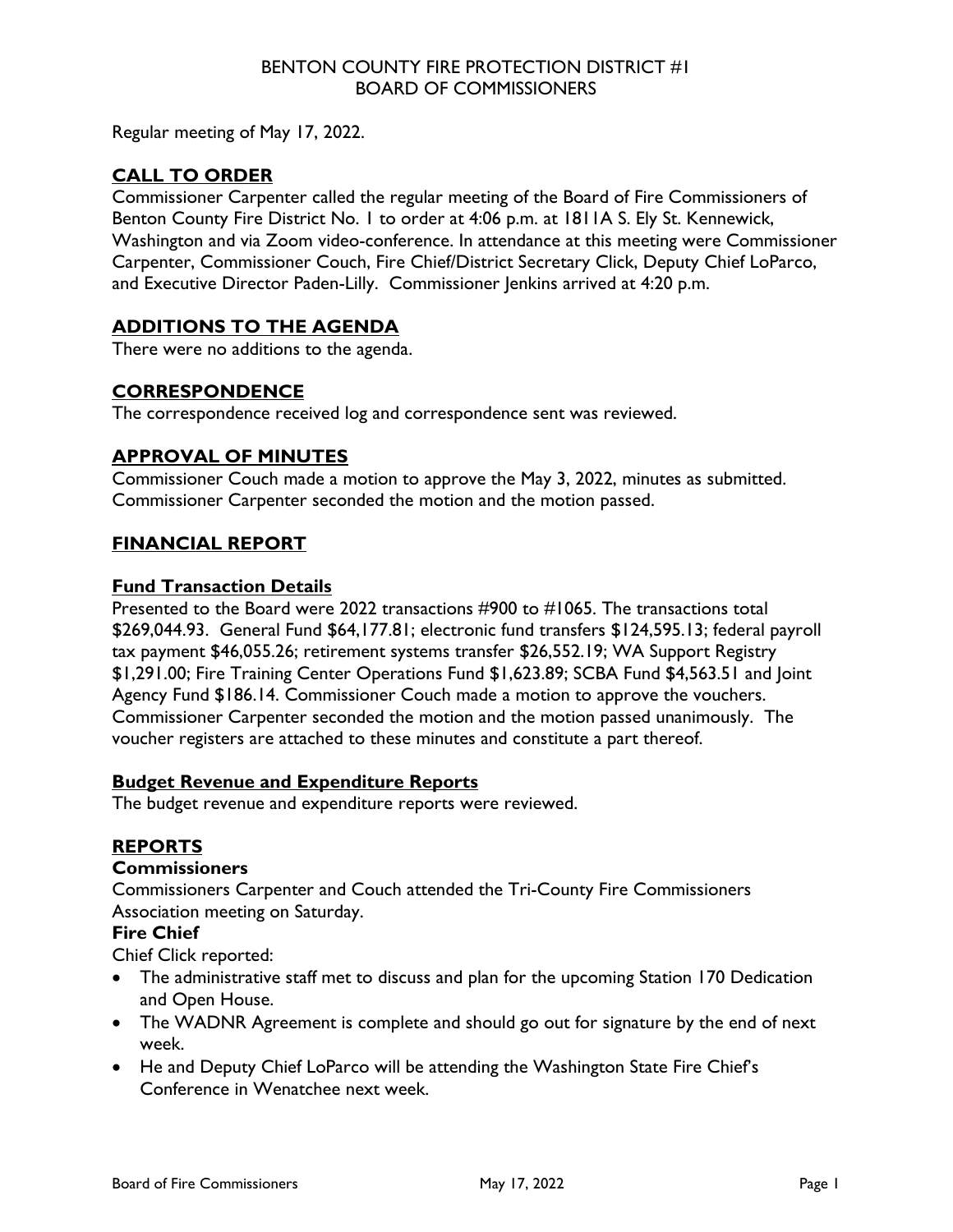- The Washington State Fire Defense Committee has put together a letter to Governor Inslee regarding the shortage of firefighter's available for fire mobilizations due to the vaccination proclamation.
- He attended a Pacific Northwest Coordination training meeting.
- Occasionally, district facility keys are lost or misplaced, and for security purposes, facility door locks must be rekeyed. The staff analyzed the Fire District's key structure, and it was determined that it would be more feasible to decrease the number of keys issued to staff and use keypads primarily at all facilities.

## **Deputy Chief**

Deputy Chief LoParco reported:

- It has been two weeks since the opening of Station 170 and he and staff are continuing to work through that process.
- Twenty additional ballistic vests were recently purchased and have been placed in service and he will be ordering seventeen ballistic helmets.
- He has started working on the water tender refurbish project that is budgeted for this year. **Battalion Chief(s)**

Battalion Chief Gutzmer reported:

- He attended the Emergency Response Operations Coordinator (EROC) meeting last night.
- The wildland academy hands-on day will be held this Saturday with 13 Benton I recruits.

## **Training**

Captain Nicholls reported:

- He and Kennewick Fire Training Officer Rob Kandle attended a Chief's meeting to review and ask for support of a regional training approach that will allow agencies to work together and not duplicate efforts.
- Hazardous Materials Multi-Company Operations drills will be held at the Fire Training Center this weekend.
- Stations 130 and 140 provided crews and apparatus for the Tri-Tech hands-on day.
- Lieutenant promotional testing is scheduled for June 2 and 4.
- BNSF is hosting a Railroad Emergency Response and Hazardous Materials Awareness Training on June 18 in Pasco.

### **Maintenance Department**

Mechanic/Firefighter Ball reported that North Tech Equipment Repair identified the issue with the Westmark truck and will have it repaired and returned in the next few days. The new maintenance truck has been delivered, and he is getting it placed in service.

## **OLD BUSINESS**

### **Facility Bond Project**

Chief Click reported that the landscapers completed hydro-seeding and the project is getting close to being finalized.

### **Station 160 Water**

Deputy Chief LoParco reported that the Contractor stopped by the office yesterday and he is still anticipating that the delayed parts will be in this month.

### **Tri-Tech Program**

During the Tri-County Commissioner's Association meeting a vote was taken as to what agency would be the host for the Tri-Tech Fire Program. The group nominated Benton 1 as the host agency with Commissioner Couch as the liaison. Chief Click will forward documents